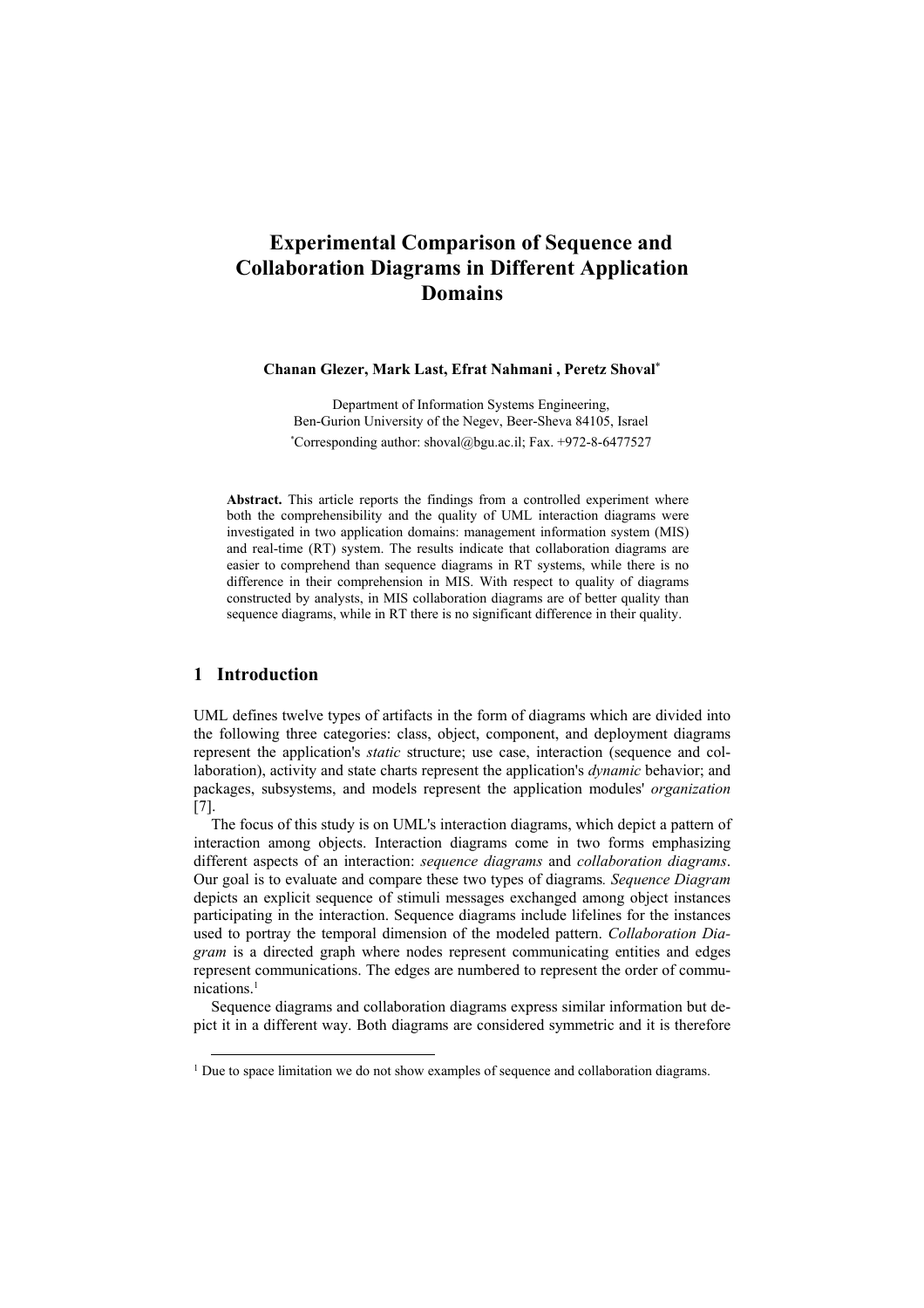possible to convert a sequence diagram to a collaboration diagram and vice versa [1]. The main difference between the diagrams is that a sequence diagrams emphasizes the temporal dimension, exploiting the lifelines artifact, and is therefore assumed to be better in depicting an order of events or pause between events [1], [7], [10] and [11]. On the other hand, a sequence diagram does not portray the interaction among objects exploited by a system. If a system is complex, it might therefore be difficult to infer the mutual relationship and messages relayed between the objects using a sequence diagram.

A collaboration diagram addresses the loopholes of a sequence diagram by depicting relationships among involved objects. A collaboration diagram is therefore recommended for supplementing both class and use-case (static-view) diagrams because it depicts the interactions among objects (dynamic-view) [3]. Moreover, a collaboration diagram is claimed to enable better modeling of complex branching and concurrent activation of multiple processes [4], or control of multiple threads [10]. A collaboration diagram, however, does not capture the temporal dimension, and the relative order of messages exchanged between objects needs to be enumerated explicitly.

# **2 Related Work**

Most of the extant work on UML interaction diagrams focused on conceptual analysis and comparison of the features of collaboration and sequence diagrams. The only empirical research that we know of comparing interaction diagrams was performed by Otero and Dolado [8], [9] who performed a set of experiments in an attempt to investigate the comprehensibility of interaction diagrams in UML.

In their first study [8], eighteen students of Informatics analyzed three types of diagrams: sequence, collaboration and state diagrams, within three different applications and application domains. Their main conclusion was that the comprehension of the dynamic models in OO designs depends on the diagram-type and on the complexity of the application. In a subsequent study, Otero and Dolado [9] performed an experiment comprising of two parts. The first part was a repetition of their earlier study. (The repetition study may be considered more powerful because of a better experimental design which eliminated the effect of learning caused by practice or sequence.) The second part of the 2004 experiment examined which combinations of dynamic diagrams (sequence-collaboration, collaboration state, or sequence-state) improve the understanding of a system. The main conclusion of the second part of study was that regardless of the application domain, a higher semantic comprehension of the application is achieved whenever the dynamic behavior is modeled by using the pair sequence–state diagrams.

The experiments described above suffer from several limitations. First, they compare non-equivalent types of diagrams because state diagrams are analyzed as equivalent to interaction diagrams (sequence and collaboration). Second, the 2004 study evaluated pairs of models without providing sufficient rational and proving that the pairs are in fact interchangeable. Third, they did not address the issue of building diagrams and their quality with regards to different application domains.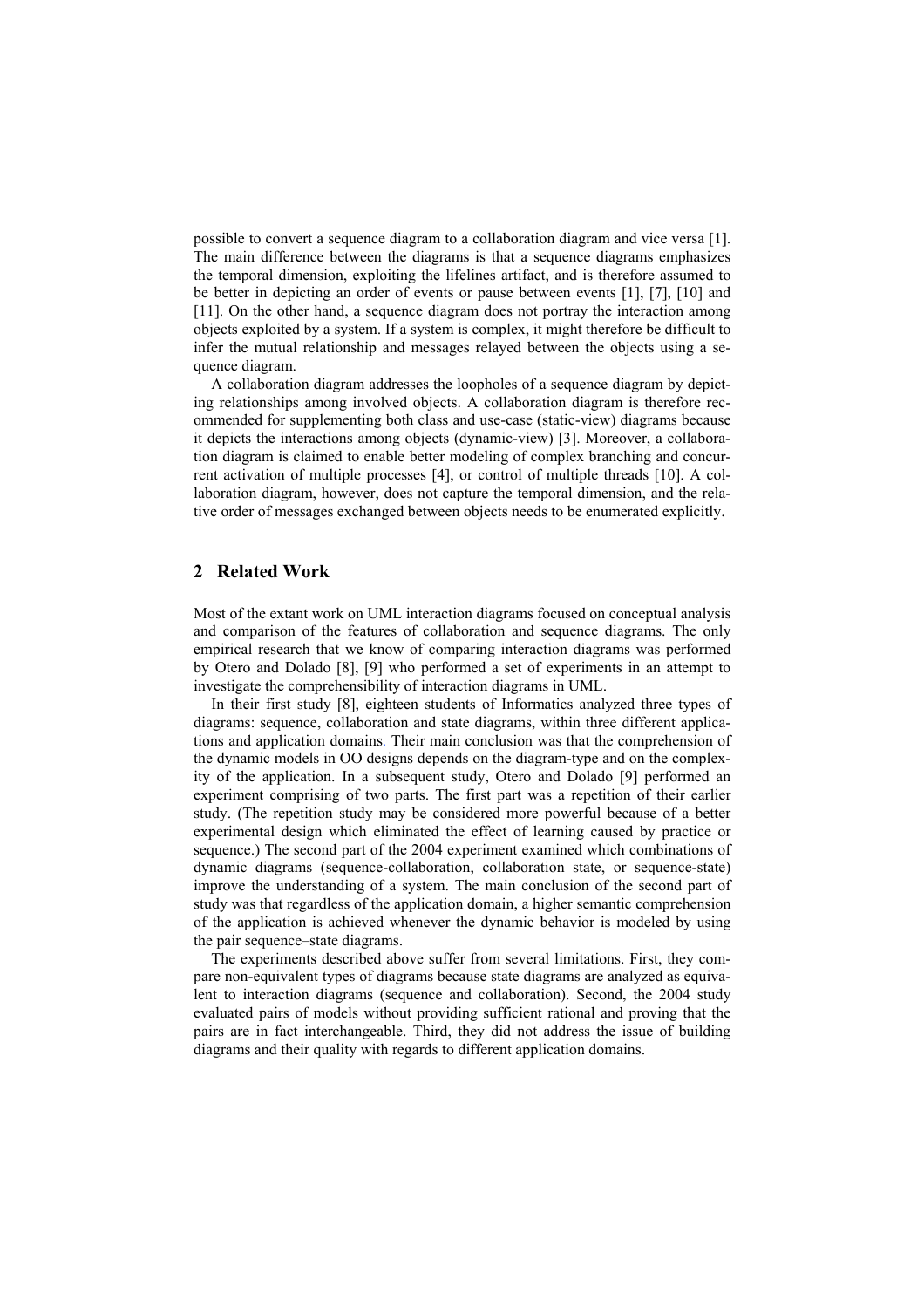The purpose of our study is to fill the research gaps on UML interaction diagrams. As we have seen, prior research has mainly focused on comprehension of diagrams, but the issue of the quality of the diagram types has not been addressed yet. By investigating performance in terms of comprehension, quality, time and user/analyst preference in different application domains, the findings of this study are expected to provide a wide-angle view on the UML interaction modeling aspect, and hopefully contribute to the productivity of analysts, designers and programmers in complex information technology environments. Such environments are more likely to comprise of both heterogeneous types of applications (i.e., real time reactive/non reactive, managerial) and tight interaction between system designers and analysts.

# **3 The Experiment**

#### **3.1 Experimental Design and Variables**

The goal of this study is to evaluate and compare sequence diagrams and collaboration diagrams from the two main perspectives (analysts and users) by conducting two controlled experiments. From the users' perspective, we are interested in the *comprehensibility*, i.e. understandability of the diagram, while from analysts' perspective, we are interested in the *quality*, i.e. correctness and completeness of the diagrams. The two types of diagrams are evaluated in two types of applications: a management information system (MIS) and a real-time reactive system (RT). Figure 1 depicts the experimental design of the study (it actually describes both experiments that were carried out as a part of a student test.)

In the "comprehensibility" experiment we compare users' comprehensibility of diagrams, the time it takes them to comprehend the diagrams and the perceived (subjective) ease of comprehension. We measured the following three dependent variables:

C – total score for questions on diagrams comprehension

 $T_c$  – total time spent to answer questions on diagrams comprehension

 $P_c$  –ranking of subject's perceived comprehensibility of a certain diagram

In the "quality" experiment we compare the quality of diagrams as created by analysts, the time it takes to create the diagrams and the perceived ease of constructing them. We measured the following three dependent variables:

Q – total score for quality of an interaction diagram constructed

 $T<sub>q</sub>$  – total time spent on diagram construction

 $P_q$  – ranking of subject's perceived ease of construction of a certain diagram

In both experiments the independent variables are the two types of diagrams: sequence (Seq) and collaboration (Col), and two types of systems: a security system, representing a real-time reactive system involving time dimension and concurrency (RT); and a library system, representing a management information system (MIS). These type of systems represent a substantial portion of prominent industry applications and were also used extensively in previous research [8], [9], thus enhancing the practical implications and validity of our findings.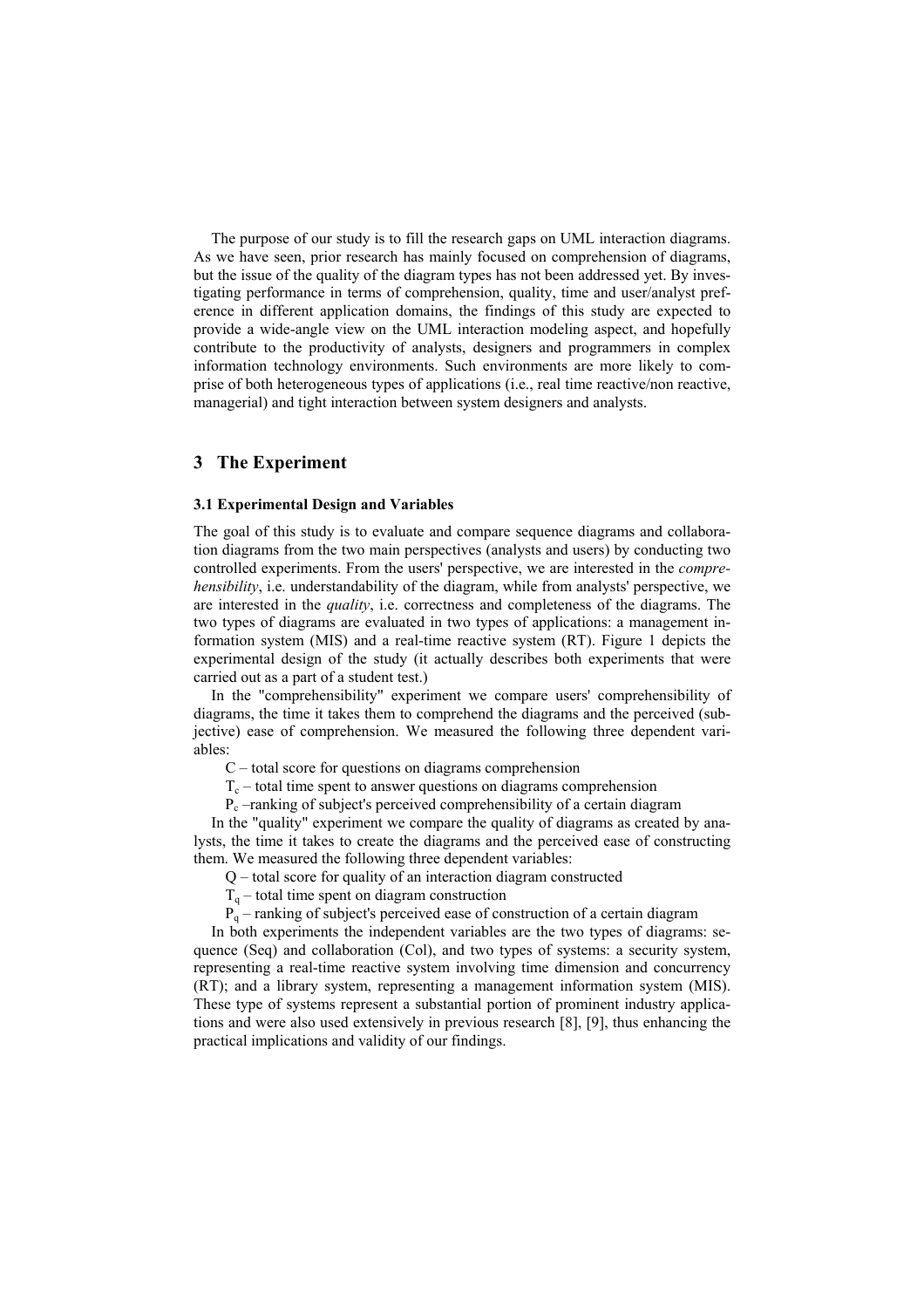

The controlled variables are the tasks and the subjects: in the "comprehension" experiment the task was to answer a questionnaire which measures comprehension of a

**Figure 1.** Experimental Design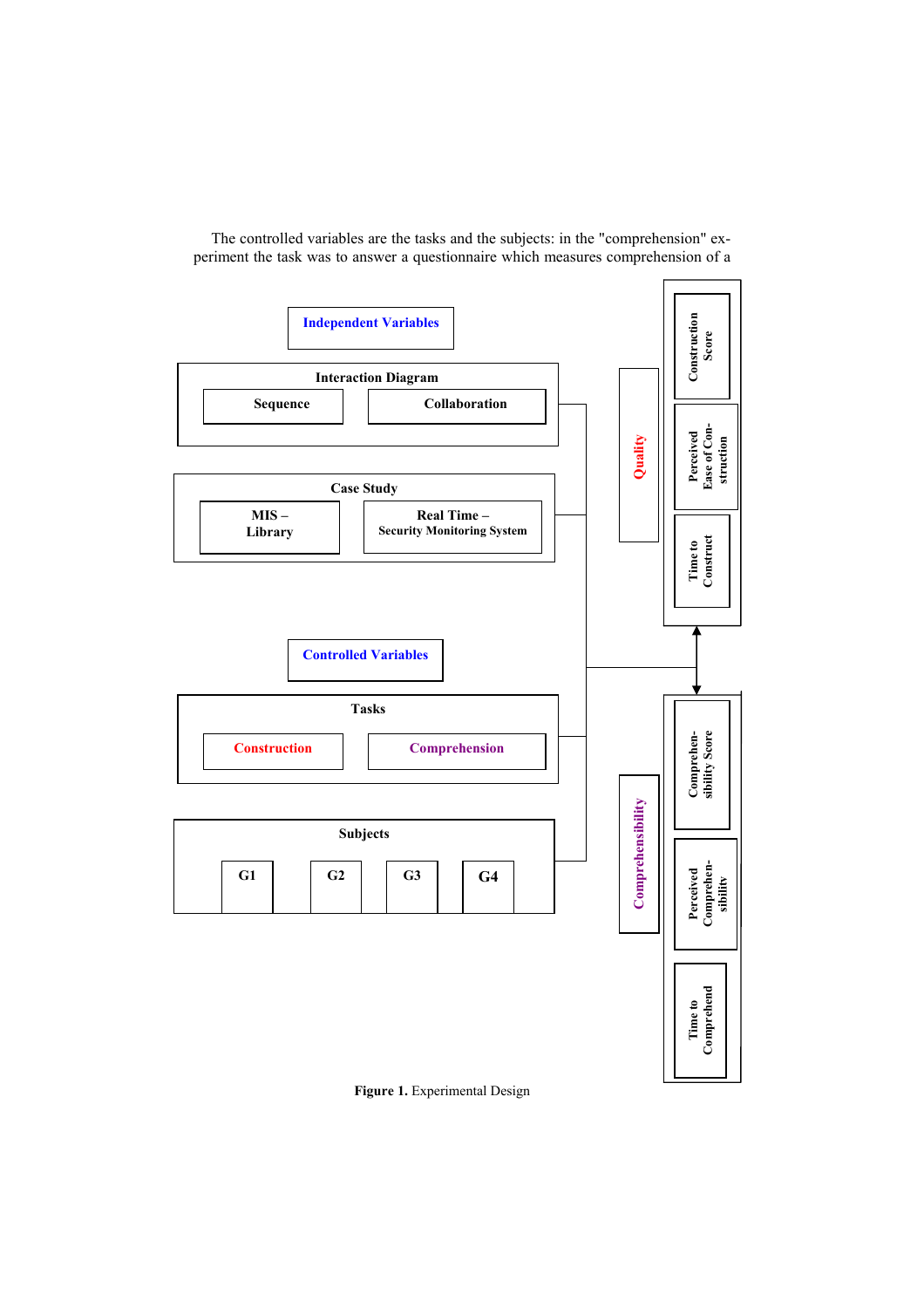given diagram; in the "quality" experiment the task was to construct a diagram. The subjects in the two tasks were randomly divided into four groups, as explained below.

The experiment was divided into two sessions. In Session 1 we conducted the "comprehension" experiment: subjects were asked to express comprehensibility of a given interaction diagram by answering five multiple-choice questions. In Session 2 we conducted the "quality" experiment: subjects were asked to construct an interaction diagram based on a brief narrative specification of the system, a class diagram and a use case diagram. Quality was measured by the correctness of the created diagrams with respect to the correct solutions. In addition to performing the tasks, the subjects were required to record the overall time spent to complete each session. Finally, they were also asked to express their subjective opinions on diagrams comprehension and construction.

# **3.2 Hypotheses**

Our objective is to address the following questions:

- (1) is there a difference between a sequence and a collaboration diagram (in terms of quality and/or comprehensibility) for dynamic modeling of a RT system?
- (2) is there a difference between a sequence and a collaboration diagram (again, in terms of quality and/or comprehensibility) for dynamic modeling of a MIS?

As we have seen, previous research indicated that sequence diagram has an advantage over collaboration diagram in the representation of the temporal order, which is particularly important in real-time systems where the processes take pre-defined time slots and may be processed concurrently [7], [8], [9]. On the other hand, collaboration diagram better depicts static relationships between objects. These relationships are important in management information systems, since they are used to exchange messages between objects.

Since we are comparing between the two types of interaction diagrams using six dependent variables (as listed above) and the comparison is performed separately for two types of applications (RT vs. MIS), we have a total of  $6x^2 = 12$  statistical tests. For each test, the null and the alternative hypotheses are defined in Table 1 below.

#### **3.3 Subjects**

The experiment was carried out as a midterm test in a course on OO Analysis and Design. Each subject was randomly assigned to one of four groups, differing by diagram-type (collaboration vs. sequence) and application-type (MIS vs. RT system). The theoretical material and the practical examples have been taken from the course textbook [2]. Before participating in the experiment, the students have studied two types of interaction diagrams, as well as other UML diagrams The case studies presented in the class covered a variety of applications including management information and real-time systems. Building interaction diagrams from use cases and class diagrams was part of the course homework assignments.

Seventy-six subjects participated in the experiment. This sample size enabled us to reach conclusions at the significance level of 0.05 and higher. In the first session of the experiment, which dealt with comprehension of diagrams, each subject has re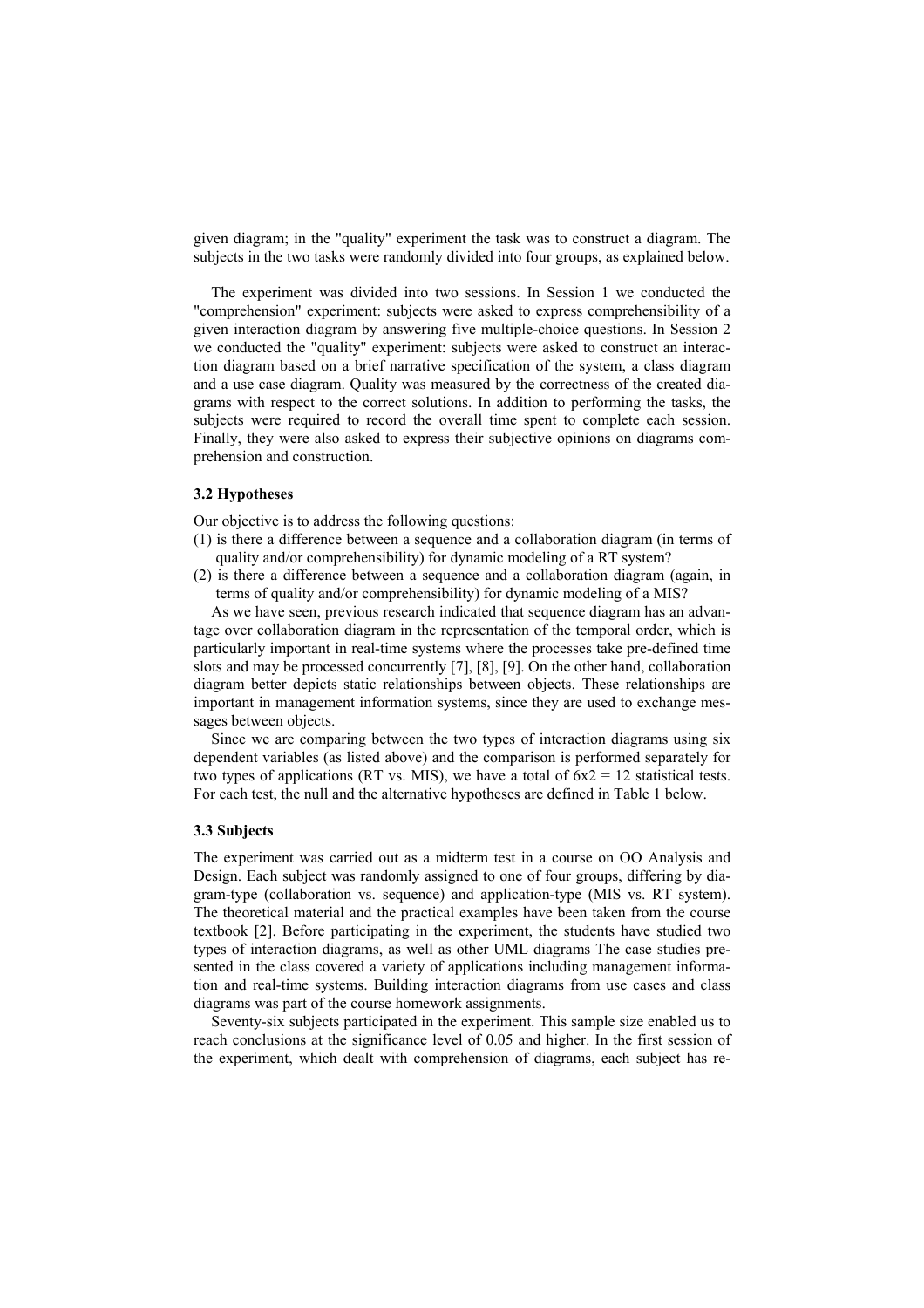ceived a class diagram, a use case diagram and an interaction diagram (collaboration or sequence) of one of the systems. In the second session of the experiment, which dealt with quality of constructed diagrams, each subject has received the system requirements in the form of a brief narrative specification of the system, a class diagram and a use case diagram of one of the systems. This session assignment was to construct a sequence diagram or a collaboration diagram for the corresponding system.

| Dependent Variable                  | MIS                                                                 | RT system                                                  |
|-------------------------------------|---------------------------------------------------------------------|------------------------------------------------------------|
| C: score for diagram compre-        | $Ha0:\mu_{c, MIS, col}=\mu_{c, MIS, seq}$                           | $Hb0:\mu_{c, RT, col}=\mu_{c, RT, seq}$                    |
| hension                             | $Ha1:\mu_{c, MIS, col}\neq \mu_{c, MIS, seq}$                       | $Hb1:\mu_{c, RT, col \neq} \mu_{c, RT, seq}$               |
| Q: score for quality of diagram     | $Hc0:\mu_{q, MIS, col}=\mu_{q, MIS, seq}$                           | $Hd0:\mu_{q, RT, col} = \mu_{q, RT, seq}$                  |
| constructed                         | $Hc1:\mu_{q, MIS, col \neq} \mu_{q, MIS, seq}$                      | $Hd1:\mu_{q, RT, seq \neq} \mu_{q, RT, col}$               |
| $T_c$ : time (min.) spent on dia-   | $He0: \mu_{tc, MIS, col} = \mu_{tc, MIS, seq}$                      | $Hf0:\mu_{tc, RT, col}=\mu_{tc, RT, seq}$                  |
| gram comprehension                  | $He1:\mu_{tc, MIS, col \neq} \mu_{tc, MIS, seq}$                    | $Hf1:\mu_{tc, RT, seq \neq} \mu_{tc, RT, col}$             |
| $T_q$ : time (min.) spent on dia-   | $Hg0:\mu_{tq, MIS, col}=\mu_{tq, MIS, seq}$                         | $Hh0:\mu_{tq, RT, col}=\mu_{tq, RT, seq}$                  |
| gram construction                   | $Hg1:\mu_{\text{tq, MIS, col}\neq}\mu_{\text{tq, MIS, seq}}$        | $Hh1:\mu_{\text{tq, RT, seq}\neq}\mu_{\text{tq, RT, col}}$ |
| $P_c$ : subjective comprehensibil-  | $Hi0:\mu_{pc, MIS, col}=\mu_{pc, MIS, seq}$                         | $Hj0:\mu_{pc, RT, col}=\mu_{pc, RT, seq}$                  |
| ity of each diagram type            | $\text{Hil}:\mu_{\text{pc, MIS, col}\neq}\mu_{\text{pc, MIS, seq}}$ | $Hj1:\mu_{pc, RT, seq \neq} \mu_{pc, RT, col}$             |
| $Pq$ : subjective ease of construc- | $Hk0:\mu_{pq, MIS, col}=\mu_{pq, MIS, seq}$                         | $H10:\mu_{pq, RT, col} = \mu_{pq, RT, seq}$                |
| tion of each diagram type           | $Hk1:\mu_{pq, MIS, col \neq} \mu_{pq, MIS, seq}$                    | $H11:\mu_{pq, RT, seq \neq} \mu_{pq, RT, col}$             |

**Table 1**: Statistical Tests Performed in the Experiment

#### **3.4 Assignment of Subjects to Treatments**

In this experiment we have manipulated two factors (diagram and system), each having two possible levels (types). Consequently, we have used a "2x2" factorial design. Each subject was assigned randomly to one of the resulting four groups ("cells"), denoted as G1, G2, G3, and G4 respectively, and then measured two times, first in the comprehension session and then in the construction session. Both the type of diagram and the system were different from one session to the next. In other words, each subject performed a comprehension task using a certain type of diagram and a certain system; and later on he/she performed a task of constructing another type of diagram for another system. The treatment conditions of each group are shown in Table 2.

| Group          | Size | Session 1                 | Session 2                 |
|----------------|------|---------------------------|---------------------------|
|                |      | (Comprehension)           | (Quality of Construction) |
| G1             | 19   | $System = RT$             | $System = MIS$            |
|                |      | $Diagram = Sequence$      | $Diagram = Collaboration$ |
| G <sub>2</sub> | 19   | $System = RT$             | $System = MIS$            |
|                |      | $Diagram = Collaboration$ | $Diagram = Sequence$      |
| G <sub>3</sub> | 20   | $System = MIS$            | $System = RT$             |
|                |      | $Diagram = Sequence$      | $Diagram = Collaboration$ |
| G <sub>4</sub> | 18   | $System = MIS$            | $System = RT$             |
|                |      | $Diagram = Collaboration$ | $Diagram = Sequence$      |

**Table 2:** Factorial Design: Assignment of Groups to Treatments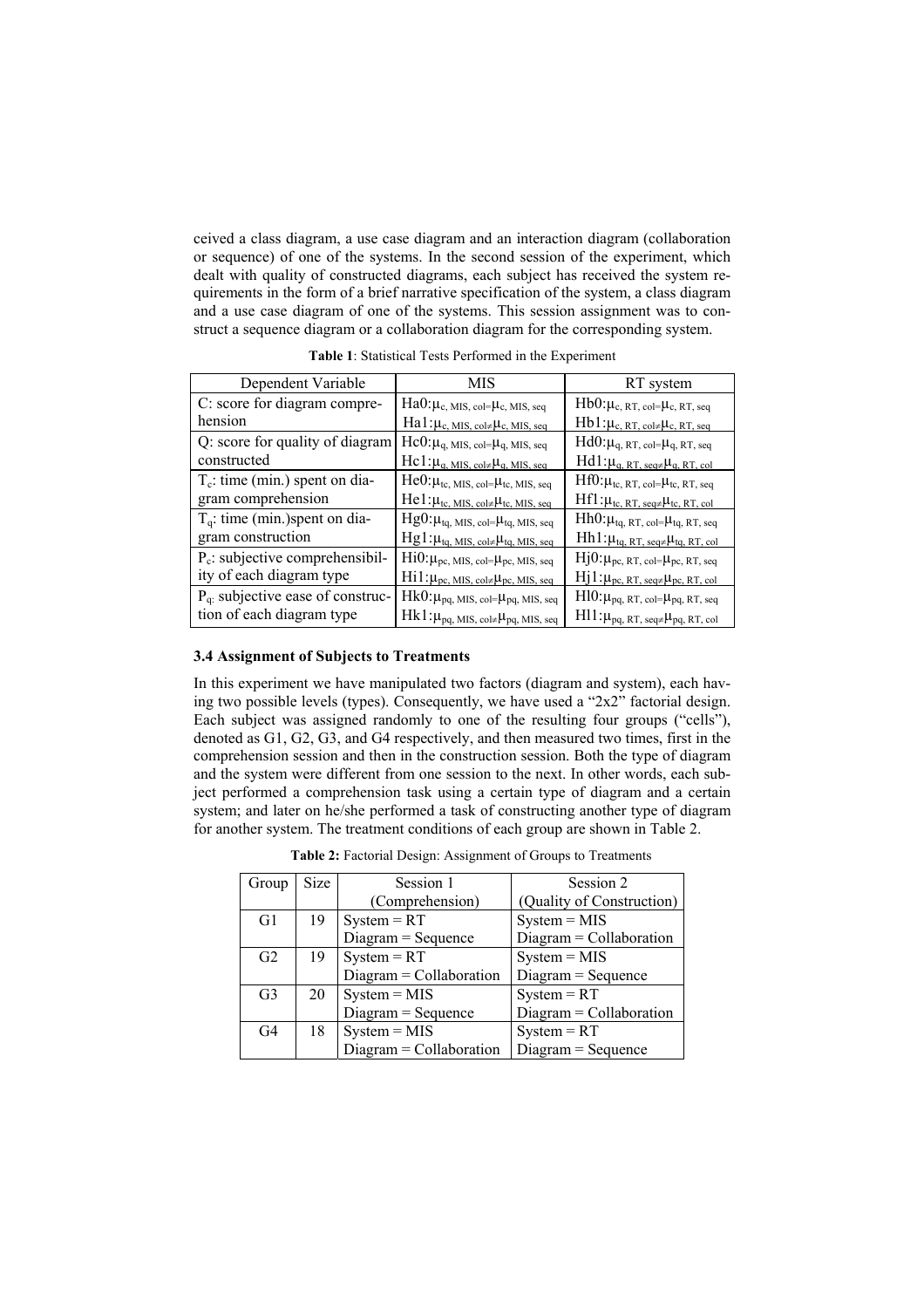The total score for each session was calculated as follows:

- Each correct answer to a multiple-choice question has received one point. No points were deducted for a wrong answer. Hence, the maximum total score for the first session was five points.
- The maximum total score for the second session was 60 points and it was calculated over all diagram components. The number of points deducted for each mistake in a diagram component was based on the severity of mistake, depending on the different components of the diagram. We identified the following components of interaction diagrams: objects, messages, message sequences, links, and time line. The number of points deducted for each mistake was 2, 4, 6, 8, or 10, depending on the severity of a particular mistake. Totally omitting an object was considered the most severe mistake resulting in a deduction of 10 points. Some mistakes were relevant only to one type of diagram. For example, omitting message number was relevant only to collaboration diagrams, while not showing activity duration was relevant only to sequence diagrams.

# **4 Results**

#### **4.1 Analysis Strategy**

In order to evaluate the hypotheses stated in Table 1 with respect to the six dependent variables, we used two-sided *t-test*, which is based on the following assumptions regarding the two samples:

- *Independence*. Based on our experimental settings, there is no reason to believe that the results of the subjects in the first group (e.g., those doing sequence diagrams) are in any way related to the results of the subjects in the other group (e.g., those doing collaboration diagrams).
- *Normal distribution*. The scores of every group in each session were tested for normality using the chi-square test. The results varied between  $p = 0.054$  (Group 4, Session 1) and  $p = 0.976$  (Group 1, Session 2). This means that no statistically significant departure from the normality assumption was found.
- *Equal variance*. We have compared the variances of every group in each session using F-test (see Table 3). Most groups were not found significantly different in terms of their variance. Based on the results of the F-test, we have applied equal variance (homoscedastic) or unequal variance (heteroscedastic) *t-test* as appropriate. In general, violation of the equal variance assumption is not problematic unless the two samples are quite different and one of the samples is small. In our study, we use nearly equal-size and relatively large groups (see Table 2 above).

The results of two-sided *t-tests* performed in the experiments are summarized in Tables 4-15 below. The two *t-tests* corresponding to each dependent variable were analyzed independently of each other (and not as a series of *t-tests*), since we are not interested in the overall differences between diagrams across the diverse application types. The minimum significance level for rejecting a null hypothesis was  $\alpha = 0.05$ . Detailed explanation and interpretation are provided in the sub-sections below.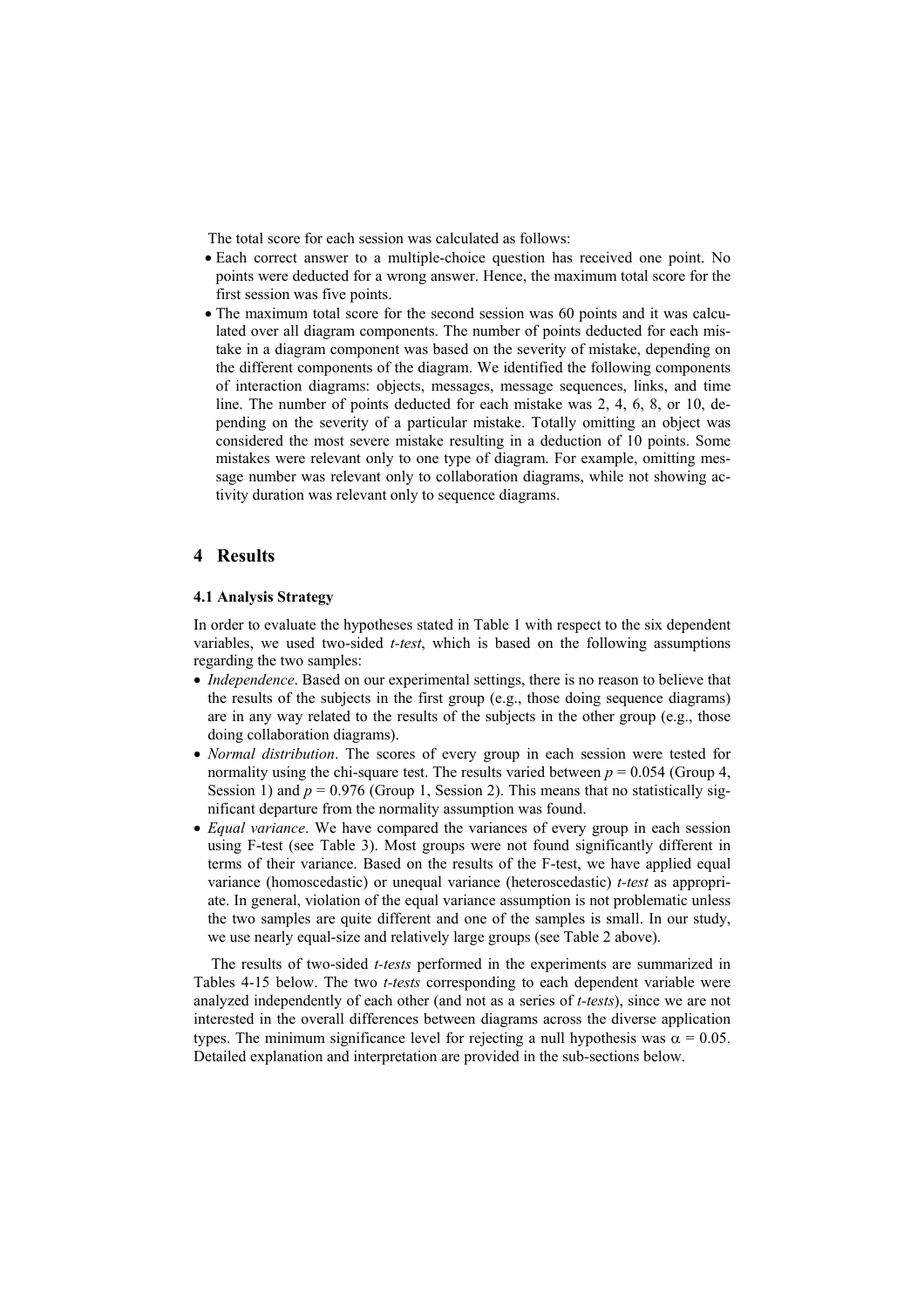|          |            |         |            |           |              | Perceived |
|----------|------------|---------|------------|-----------|--------------|-----------|
|          |            |         |            |           | Perceived    | Ease of   |
| Groups   | Comprehen- |         | Comprehen- | Construc- | Compre-      | Construc- |
| Compared | sion       | Quality | sion Time  | tion Time | hen-sibility | tion      |
| $1 - 2$  | 0.686      | 0.137   | 0.343      | 0.278     | 0.722        | 0.863     |
| $1 - 3$  | 0.276      | 0.750   | 0.348      | 0.205     | 0.556        | 0.637     |
| $1 - 4$  | 0.009      | 0.791   | 0.514      | 0.291     | 0.517        | 0.927     |
| $2 - 3$  | 0.135      | 0.071   | 0.060      | 0.833     | 0.808        | 0.758     |
| $2 - 4$  | 0.003      | 0.227   | 0.776      | 0.961     | 0.746        | 0.799     |
| $3 - 4$  | 0.102      | 0.561   | 0.114      | 0.879     | 0.925        | 0.591     |

**Table 3:** F-Test for Difference of Variances

#### **4.2 Comprehension of Diagrams**

The results of two-sided t-tests evaluating the difference in diagrams comprehension for the MIS and the RT systems are shown in Tables 4 and 5, respectively. According to Table 4, the difference in comprehension of the two diagram types is not statistically significant in the case of the MIS. On the other hand, Table 5 shows that in the case of the RT system, the comprehension score of the collaboration diagram is significantly higher than the score of the sequence diagram. Cell means for diagram comprehension in each system are shown graphically in Figure 2.

**Table 4**: T-Test of Diagrams Comprehension for MIS

| Diagram Type  | Mean  | Standard  |       | P value | Power | Effect |
|---------------|-------|-----------|-------|---------|-------|--------|
|               |       | Deviation |       |         |       | Size   |
| Sequence      | 4.250 | 0.966     | 0.103 | 0.919   | 0.156 | 0.143  |
| Collaboration | .222  | 0.646     |       |         |       |        |

**Table 5:** T-Test of Diagrams Comprehension for Real-Time System

| Diagram Type  | Mean  | Standard  |       | P value | Power | Effect |
|---------------|-------|-----------|-------|---------|-------|--------|
|               |       | Deviation |       |         |       | Size   |
| Sequence      | 2.315 | .249      | 2.345 | 0.025   | 1.000 | 3.227  |
| Collaboration | 3.315 | 376       |       |         |       |        |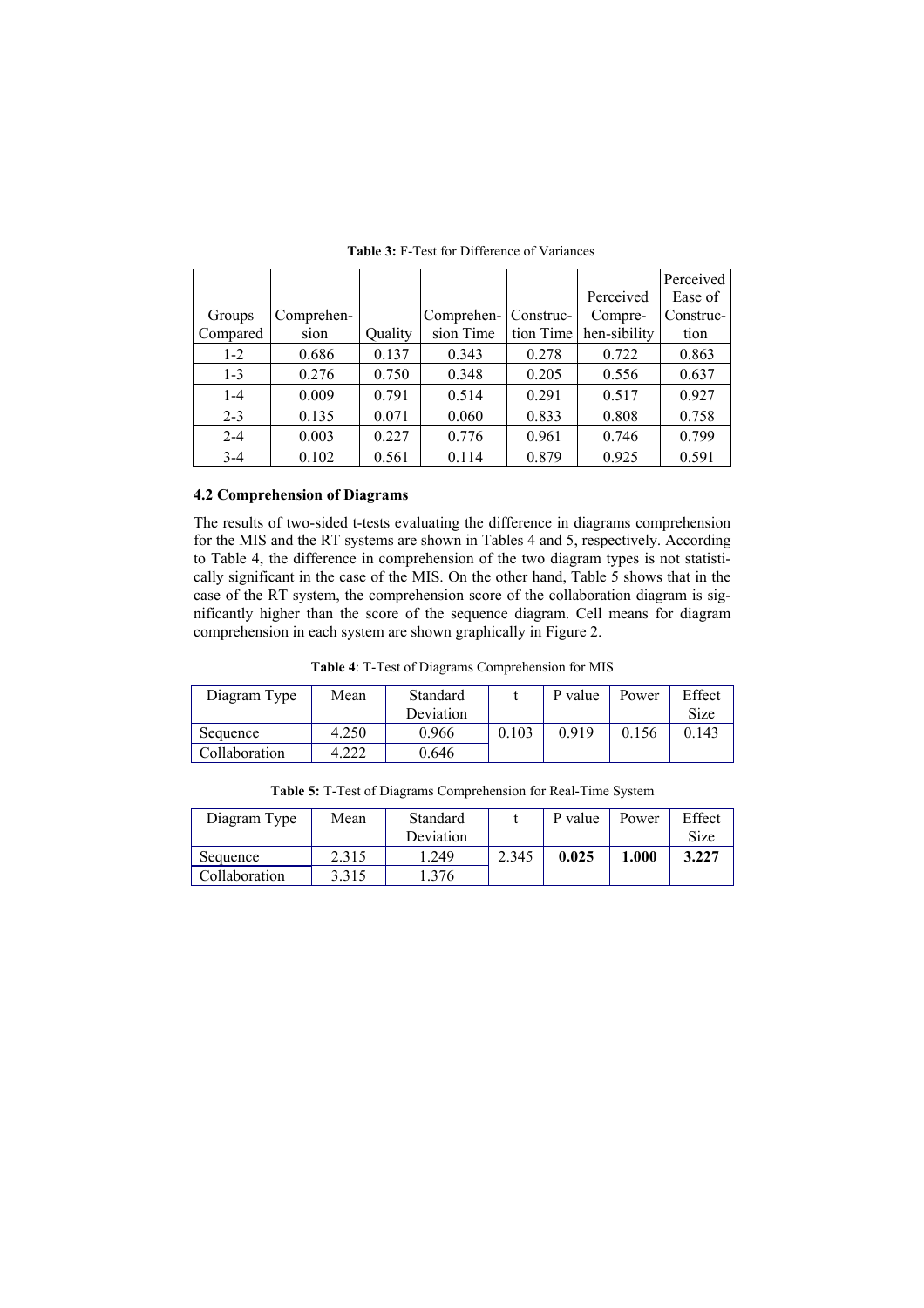

Figure 2. Cell Means for Diagram Comprehension



**Figure 3.** Cell Means for Diagram Quality

# **4.3 Quality of Diagram Construction**

The results of two-sided t-tests evaluating the difference in diagram quality for the MIS and RT systems are shown in Tables 6 and 7, respectively. Table 6 depicts that in the case of the MIS the scores of the collaboration diagram are significantly higher than the scores of the sequence diagram. On the other hand, Table 7 indicates that in a RT system, the difference in the quality of the two diagram types is not statistically significant. Cell means for diagram quality in each system are shown graphically in Figure 3.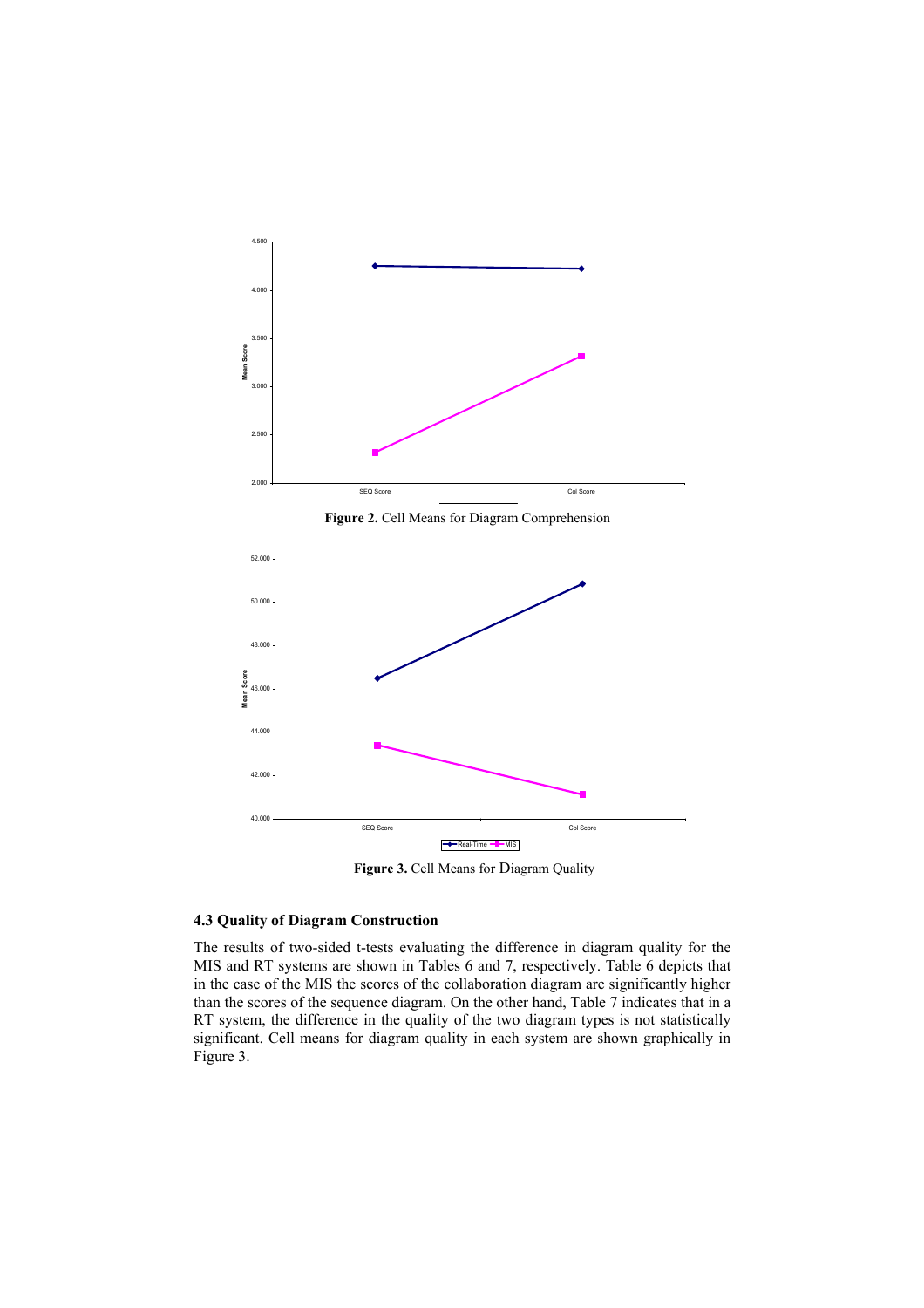**Table 6**: T-Test of Diagram Quality for MIS

| Diagram Type  | Mean   | Standard  |       | P value | Power | Effect |
|---------------|--------|-----------|-------|---------|-------|--------|
|               |        | Deviation |       |         |       | Size   |
| Sequence      | 46.473 | 5.337     | 2.043 | 0.048   | 1.000 | 2.813  |
| Collaboration | 50.842 | 7.639     |       |         |       |        |

| Diagram Type  | Mean   | Standard  |       | P value | Power | Effect |
|---------------|--------|-----------|-------|---------|-------|--------|
|               |        | Deviation |       |         |       | Size   |
| Sequence      | 43.388 | 7.154     | 0.909 | 0.369   | 0.985 | .258   |
| Collaboration | 41.100 | 8.245     |       |         |       |        |

**Table 7:** T-Test of Diagram Quality for Real-Time System

### **4.4 Time Spent on Diagram Comprehension**

According to the results of two-sided t-tests evaluating the difference in the time (number of minutes) spent on diagrams comprehension for MIS and RT systems (shown in Tables 8 and 9, respectively) there is no statistically significant difference between the average times spent on each diagram type in either application.

**Table 8**: T-Test of Comprehension Time for MIS

| Diagram Type  | Mean      | Standard  |       | P value | Power | Effect |
|---------------|-----------|-----------|-------|---------|-------|--------|
|               | (minutes) | Deviation |       |         |       | Size   |
| Sequence      | 28.450    | 6.328     | 0.962 | 0.342   | 000   | .313   |
| Collaboration | 26.000    | 9.235     |       |         |       |        |

**Table 9**: T-Test of Comprehension Time for Real-Time System

| Diagram Type  | Mean      | Standard  |       | P value | Power | Effect |
|---------------|-----------|-----------|-------|---------|-------|--------|
|               | (minutes) | Deviation |       |         |       | Size   |
| Sequence      | 22.473    | 7.890     | 0.199 | 0.843   | 0.447 | 0.274  |
| Collaboration | 23.052    | 9.907     |       |         |       |        |

# **4.5 Time Spent on Diagram Construction**

According to the results of two-sided t-tests evaluating the difference in the time (number of minutes) spent on diagrams construction for MIS and RT systems (shown in Tables 10 and 11, respectively); there is no statistically significant difference between the average times spent on each diagram type in either application.

**Table 10:** T-Test of Construction Time for MIS

| Diagram Type  | Mean      | Standard  |       | P value | Powe | Effect |
|---------------|-----------|-----------|-------|---------|------|--------|
|               | (minutes) | Deviation |       |         |      | Size   |
| Sequence      | 56.812    | 19.613    | 0.101 | 0.299   | .000 | 1.584  |
| Collaboration | 65.128    | 26.157    |       |         |      |        |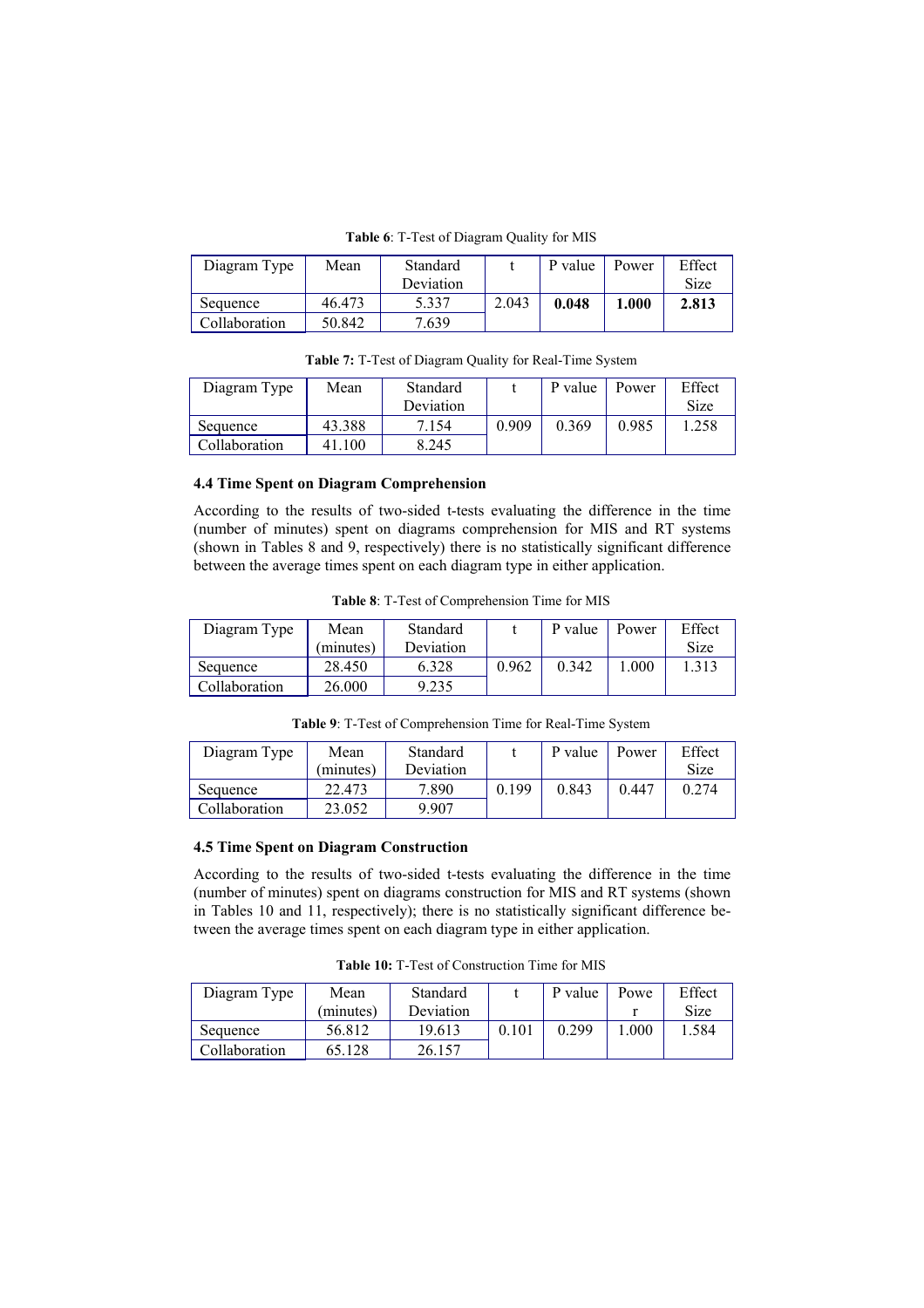| Diagram Type  | Mean      | Standard  |       | P value | Powe | Effect |
|---------------|-----------|-----------|-------|---------|------|--------|
|               | (minutes) | Deviation |       |         |      | Size   |
| Sequence      | 42.389    | 18.728    | 0.964 | 0.362   | .000 | .488   |
| Collaboration | 49.136    | 18.249    |       |         |      |        |

**Table 11:** T-Test of Construction Time for Real-Time System

#### **4.6 Perceived Comprehensibility**

In the post-test questionnaire, each subject has expressed the perceived comprehensibility of the diagram he/she analyzed. Comprehensibility was expressed using a 1-5 Likert ordinal scale, where the score of 1 indicated that the diagram was very comprehensible, while the score of 5 indicated that the diagram was absolutely incomprehensible. The questionnaires were summarized with respect to the test versions done by the subjects, i.e. by diagram types and application types. According to the results of two-sided t-tests evaluating the difference in comprehensibility scores for MIS and RT systems (shown in Tables 12 and 13, respectively), there is no statistically significant difference between the scores of each diagram type in either application.

**Table 12:** T-Test of Perceived Comprehensibility for MIS

| Diagram Type  | Mean  | Standard  |       |       | Power | Effect |
|---------------|-------|-----------|-------|-------|-------|--------|
|               |       | Deviation |       | value |       | Size   |
| Sequence      | 2.889 | 131       | 0.398 | 0.693 | 0.743 | 0.591  |
| Collaboration | 2.733 | .099      |       |       |       |        |

**Table 13:** T-Test of Perceived Comprehensibility for Real-Time System

| Diagram Type  | Mean  | Standard  |       | P value | Power | Effect |
|---------------|-------|-----------|-------|---------|-------|--------|
|               |       | Deviation |       |         |       | Size   |
| Sequence      | 2.778 | .308      | 0.538 | 0.594   | 0.655 | 0.750  |
| Collaboration | 3.000 | .201      |       |         |       |        |

The correlation coefficient between the comprehension score and the perceived comprehensibility score of *the same* subject is 0.207. This correlation coefficient is not significantly different from zero (p-value  $= 0.086$ ). It means that no relationship was found between subjects' perception and their actual performance in the test.

#### **4.7 Perceived Ease of Construction**

In the above post-test questionnaire, each subject has also estimated the perceived ease of constructing the diagram he/she has built in the test. The easiness score was given on the 1-5 scale, where the score of 1 indicated that the diagram was very easy to build, while the score of 5 meant that it was extremely difficult to build the diagram. The questionnaires were summarized with respect to the test versions done by the subjects, i.e. by diagram types and application types. According to the results of two-sided t-tests evaluating the difference in easiness scores for MIS and RT systems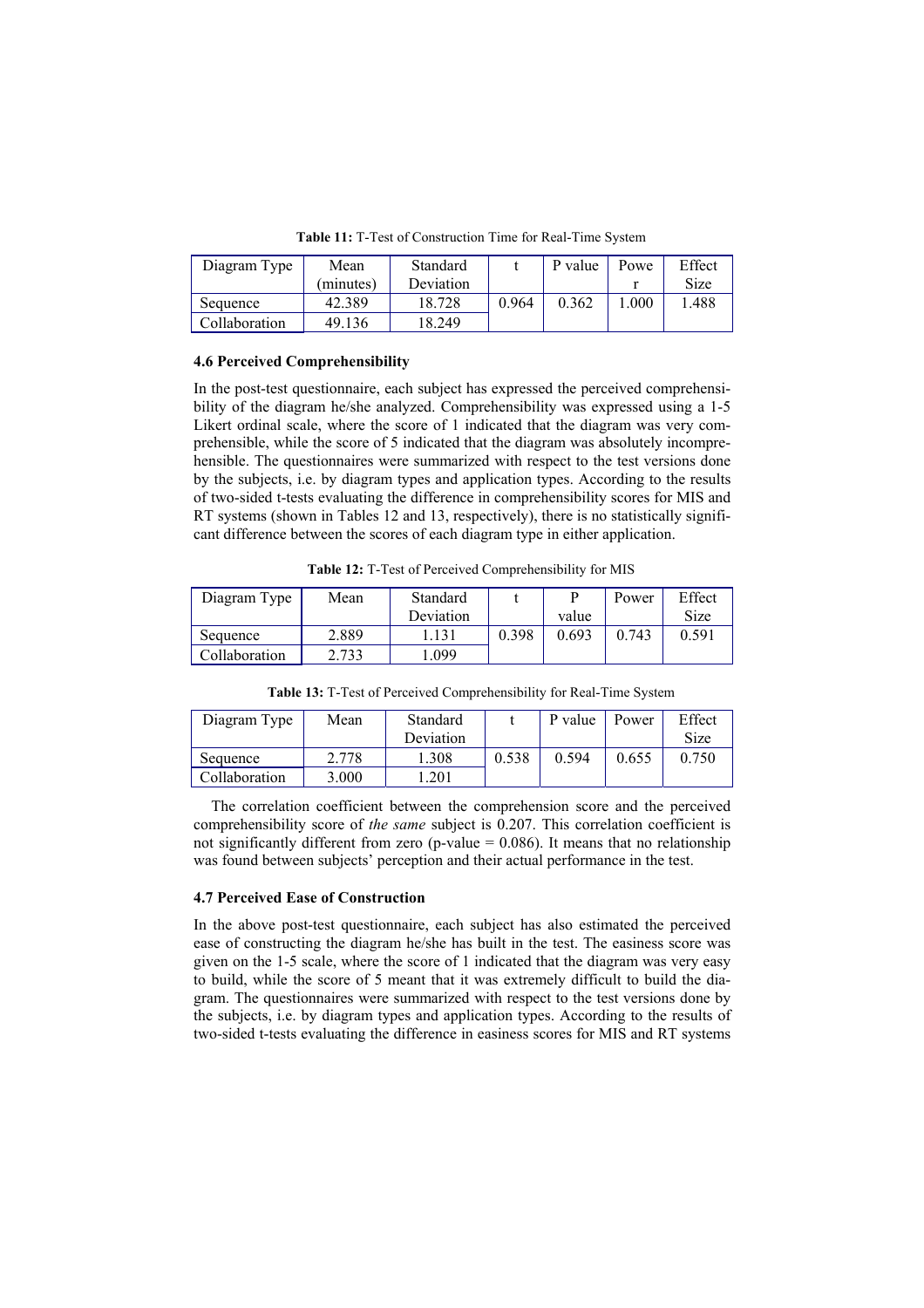(shown in Tables 14 and 15, respectively), there is no statistically significant difference between the scores of each diagram type in either application.

| Diagram Type  | Mean  | Standard  |       | P value | Power | Effect |
|---------------|-------|-----------|-------|---------|-------|--------|
|               |       | Deviation |       |         |       | Size   |
| Sequence      | 3.368 | 0.895     | 0.699 | 0.489   | 0.899 | 0.977  |
| Collaboration | 3.166 | 0.857     |       |         |       |        |

**Table 14:** T-Test for Perceived Ease of Construction in MIS

| Diagram Type  | Mean  | Standard  |       | P value | Power | Effect |
|---------------|-------|-----------|-------|---------|-------|--------|
|               |       | Deviation |       |         |       | Size   |
| Sequence      | 2.533 | 0.833     | 1.121 | 0.271   | 1.000 | .674   |
| Collaboration | 2.888 | 0.963     |       |         |       |        |

**Table 15:** T-Test for Perceived of Ease of Construction in Real-Time System

The correlation coefficient between the construction score and the perceived ease of construction of *the same* subject is 0.054. This correlation coefficient is not significantly different from zero (p-value  $= 0.657$ ). It means that, like in the case of comprehension, there is no relationship between subjects' perception and their actual performance in the test.

# **5 Discussion**

With respect to comprehension of diagrams, the results of this study indicate that collaboration diagrams are easier to comprehend in the case of RT applications, but there is no difference in comprehension of the two diagram types in the case of MIS. Our findings contradict the findings of Otero and Dolado [9] who found that sequence diagrams are easier to comprehend in modeling synchronous real time systems. The fact that comprehension scores obtained in our study for the MIS were higher than those obtained for the RT system can be explained by the fact that our participants lacked adequate skills and training for comprehending real-time applications since students majoring in Information Systems Engineering are trained more in business-oriented applications than in real-time and embedded systems. Since the MIS students subjectively perceived the real-time system to be more complex, and using a collaboration diagrams the real time system appeared more comprehendible than using sequence diagrams, we may conclude the following: while it makes no difference which diagram type to use in the case of a simple system, there is an advantage in using collaboration diagram in the case of a more complex system for the population of Information Systems students and, probably, graduates as well.

With respect to quality of diagrams constructed by analysts, we found that in MIS, collaboration diagrams are significantly better than sequence diagrams, but there is no significant difference in the quality of diagrams produced for RT systems.

Our findings were not able to confirm a significant difference between the diagrams with regards to the time needed to construct them. But as we have seen, sub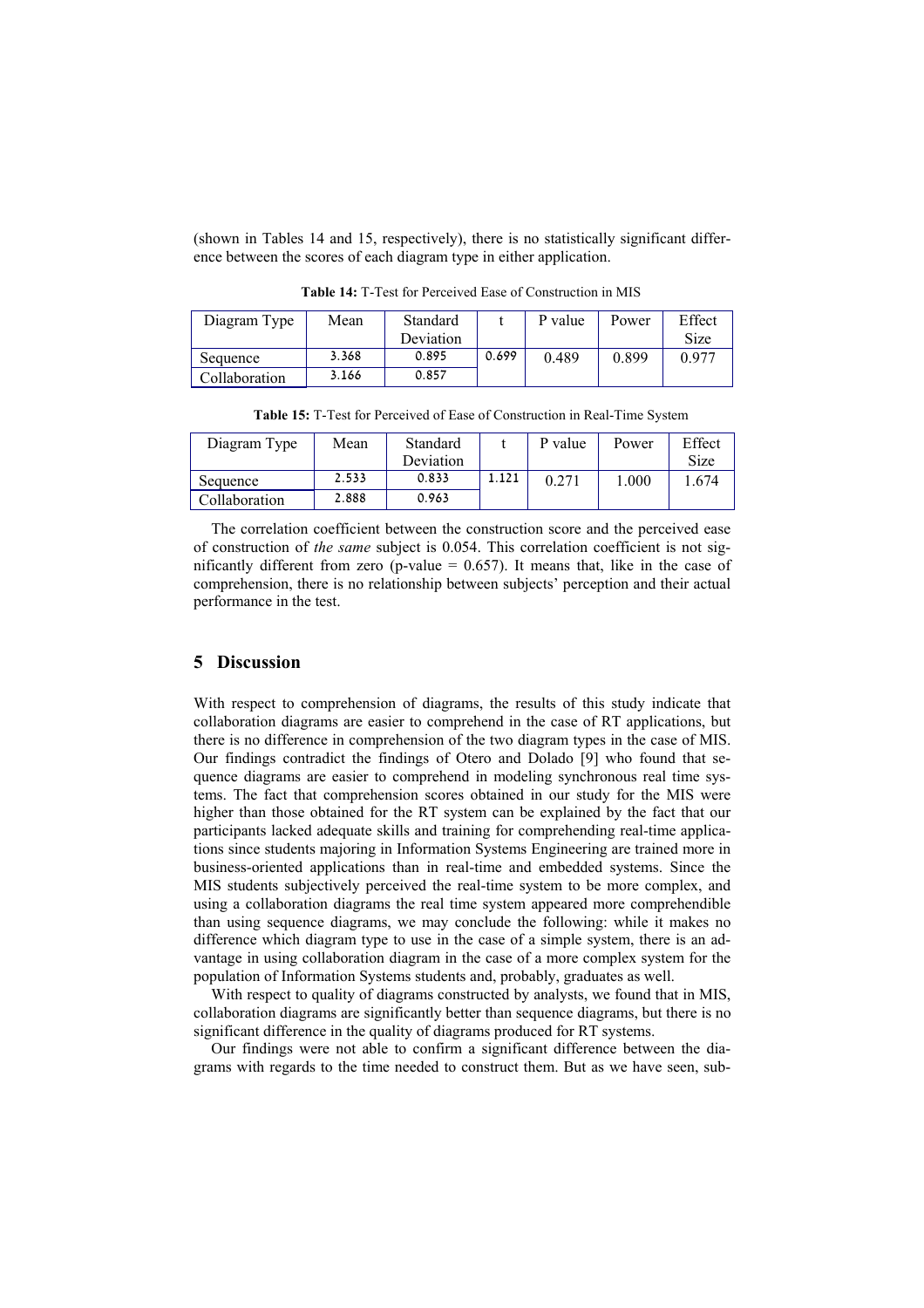jects spent more time on constructing interaction diagrams of an MIS than of a RT system. This result is consistent with the equivalent result on time spent on comprehending diagrams. As explained for the equivalent results, a possible reason for this may be that participants prefer spending time on a type of system which they are more familiar with (because they see a better chance to obtain a higher test grade on quality, as the amount of time spent on the task did not affect their test grade).

With respect to the perceived comprehensibility, the results we obtained are congruent with the expectations based on related work [7], [10], [11]. For the RT system, sequence diagrams yielded a better mean score than collaboration diagrams, and for an MIS, collaboration diagrams yielded a better mean score than sequence diagrams, though these differences were not statistically significant. Surprisingly, the results of perceived ease of construction were not congruent with our finding on comprehensibility; that is, collaboration diagrams yielded a better mean score for a RT application and sequence diagrams yielded a better mean score for MIS. Again, the differences were not statistically significant. Interestingly, the perceived ease of construction for real-time applications in general was better than for MIS applications. In practice, however, scores obtained by participants in constructing the MIS were better than for the RT system. This contradiction could be explained by the fact that participants were not very familiar with the RT application domain, thus underestimating the difficulty of modeling interaction in RT applications.

## **6 Conclusions**

The implications of our study are in further investigating the contingency of UML interaction diagrams in terms of quality and comprehension for various application settings. The results from our controlled experiments suggests a rule of thumb for employing collaboration and sequence diagrams in modeling RT and MIS applications for both analysis and design stages. In some cases, however, our results contradict earlier studies [8], [9].

Our study suffers, however, from several limitations. First, the applications tested in the study (a library system and a security monitoring system) cannot be considered full-scale commercial applications. Second, the fact that only two applications were evaluated limits the external validity of this study. Third, the problems had a very slight difference in complexity and the results are assumed to depend, to a certain extent, on the problem description which might have caused some bias in the results; however for a given problem (MIS, RT) this should not have an effect on the findings with regards to the recommended interaction diagram. A common limitation of experimental research on model/method evaluation refers to the students participating, who in our case played both the role of users (in the "comprehension of diagrams" part of the experiment) and analysts (in the "quality of diagram construction" part).

Future research on this matter should first attempt to address some of the limitations mentioned above. Thus, a repeat experiment should use more experienced participants, possibly with professionals from the IT industry working on RT and MIS projects. The bias in favor of the MIS applications could be remedied by using a heterogeneous population of participants, including students majoring in Software